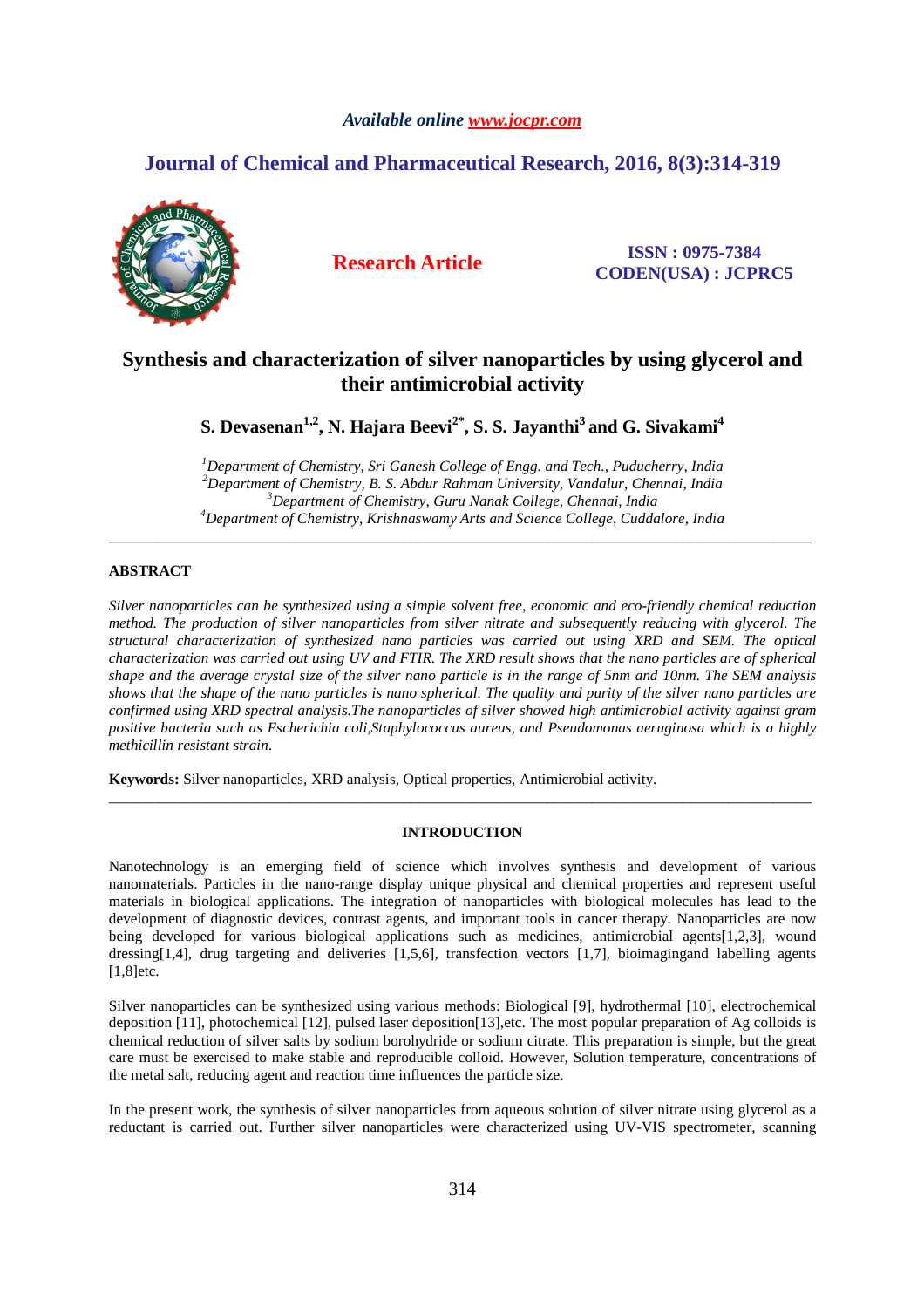electron microscopy (SEM) and antimicrobial activity.

## **EXPERIMENTAL SECTION**

\_\_\_\_\_\_\_\_\_\_\_\_\_\_\_\_\_\_\_\_\_\_\_\_\_\_\_\_\_\_\_\_\_\_\_\_\_\_\_\_\_\_\_\_\_\_\_\_\_\_\_\_\_\_\_\_\_\_\_\_\_\_\_\_\_\_\_\_\_\_\_\_\_\_\_\_\_\_

#### **2.1 Materials:**

The following analytical grade materials were used without further purification: silver nitrate  $(AgNO<sub>3</sub>)$ . A.C.S. reagent (Sigma – Aldrich, 99% purity by wt) and the glycerol (anhydrous) were obtained from Merck (99%).

## **2.2Synthesis of Silver Nanoparticles:**

About 0.1g of the silver nitrate was weighed and made in to a paste with 2 drops of glycerol in a 50ml silica crucible. The amount of glycerol used was optimized after several trials. The excess glycerol leads to charring of substances. The initial temperature was set to 50  $^{\circ}$ C and the temperature was slowly raised to 100  $^{\circ}$ C in the muffle furnace. The substance is maintained at 100 °C. The silvery white crystalline silver nanopowder obtained was characterized.



**Image of Silver Nanoparticles** 

## **2.3Characterization of Silver Nanoparticles:**

The surface morphology of the synthesized nano particle wascharacterized using SEM analysis. The scanning electron microscope used for this purpose is a Jeol-JSM-3.5 CF-Japan. The powder X-ray diffraction was performed using Scifert X-ray diffractometer with a CuKα radiation. The diffracted intensities were recorded from 10 to 70° angle. The absorption spectra was recorded using PerkinElmer LS 45 spectrophotometer. For the spectroscopic analysis, Silver sample was dispersed in UV-VIS methanol with the help of the sonicator. The silver nano particles are sonicated in methanol for 10 min. The spectrum was recorded under room temperature.

#### **2.4 Antimicrobial Test:**

The antimicrobial activity of silver nanoparticles is investigated on three types of pathogenic bacteria such as Escherichia coli, Staphylococcus aureus, and Pseudomonas aeruginosa that were cultured on agar plates added with different concentration of silver nanoparticles by disc diffusion method.

## **RESULTS AND DISCUSSION**

## **3.1 Structural Characterization and Morphology**

The structural characterization was carried out using powder XRD. Fig. 1 shows typical XRD pattern of the asobtained silver nano particles. All the diffraction peaks can be well indexed to the BCC phase of silver reported in JCPDS card .No. (JCPDS-89-1397).

The analysis of powder XRD pattern at room temperature shows that the sample formed is single phase with the BCC symmetry. The absence of extra peak claims the purity of the substance and also the complete conversion of silver nitrate.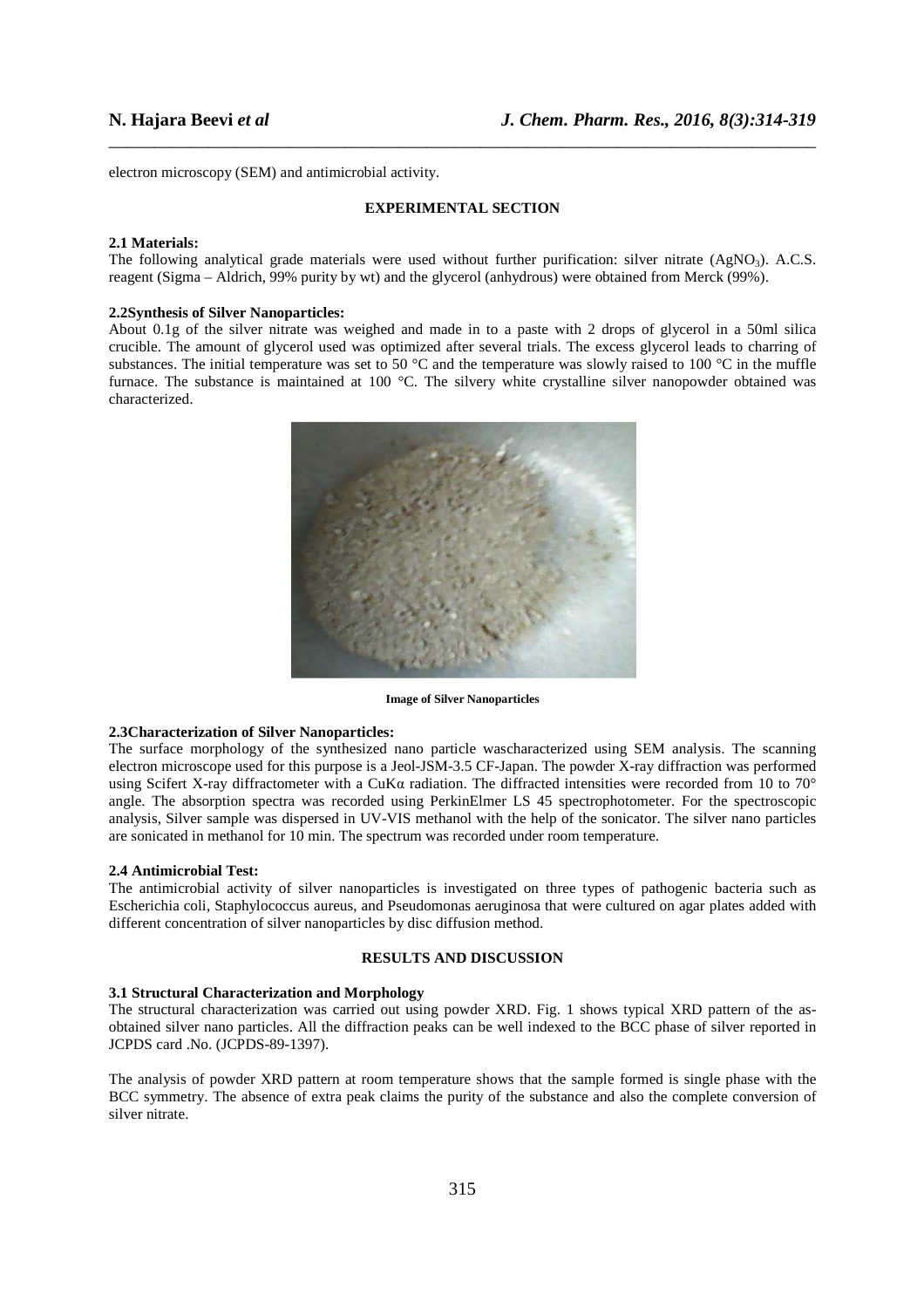From the above results obtained, it is clear that the synthesis of silver nanoparticles becomes chemical reduction method. The analyzed material is finely ground, and average bulk composition is determined. The particles or grain size of the particles on the silver nanoparticles was determined using Debye Sherrer's equation.

\_\_\_\_\_\_\_\_\_\_\_\_\_\_\_\_\_\_\_\_\_\_\_\_\_\_\_\_\_\_\_\_\_\_\_\_\_\_\_\_\_\_\_\_\_\_\_\_\_\_\_\_\_\_\_\_\_\_\_\_\_\_\_\_\_\_\_\_\_\_\_\_\_\_\_\_\_\_

#### D=0.94λ / B cosӨ



**Fig.1. XRD spectrum for the silver nano particles** 

The surface morphology of the resulting powder was examined using scanning electron microscope. The SEM micrographs of the silver powder shown in Fig. 2 represent the formation of silver nano particle in single phase and the constituents are nano sphere .The nano spherical grown even up to the length of 5 nm and10 nm.



**Fig.2. A&B - SEM micrograph of the silver nano particles** 

### **3.2 Optical Characterization of Silver Nanoparticles:**

The silvery white crystalline silver nano powder was insoluble in water and almost in all organic solvents. Hence a UV–Visible spectrum was recorded for the silver nano dispersed in methanol solution and is represented in Fig. 3.

The absorption band observed at 207.15 nm is the characteristic peak of Silver nano material.

UV – VIS absorption results confirmed the formation of silver nanoparticles prepared in liquid by chemical reduction method (silver nitrate  $AgNO<sub>3</sub>$  is reduced by glycerol  $C<sub>3</sub>H<sub>8</sub>O<sub>3</sub>$ ).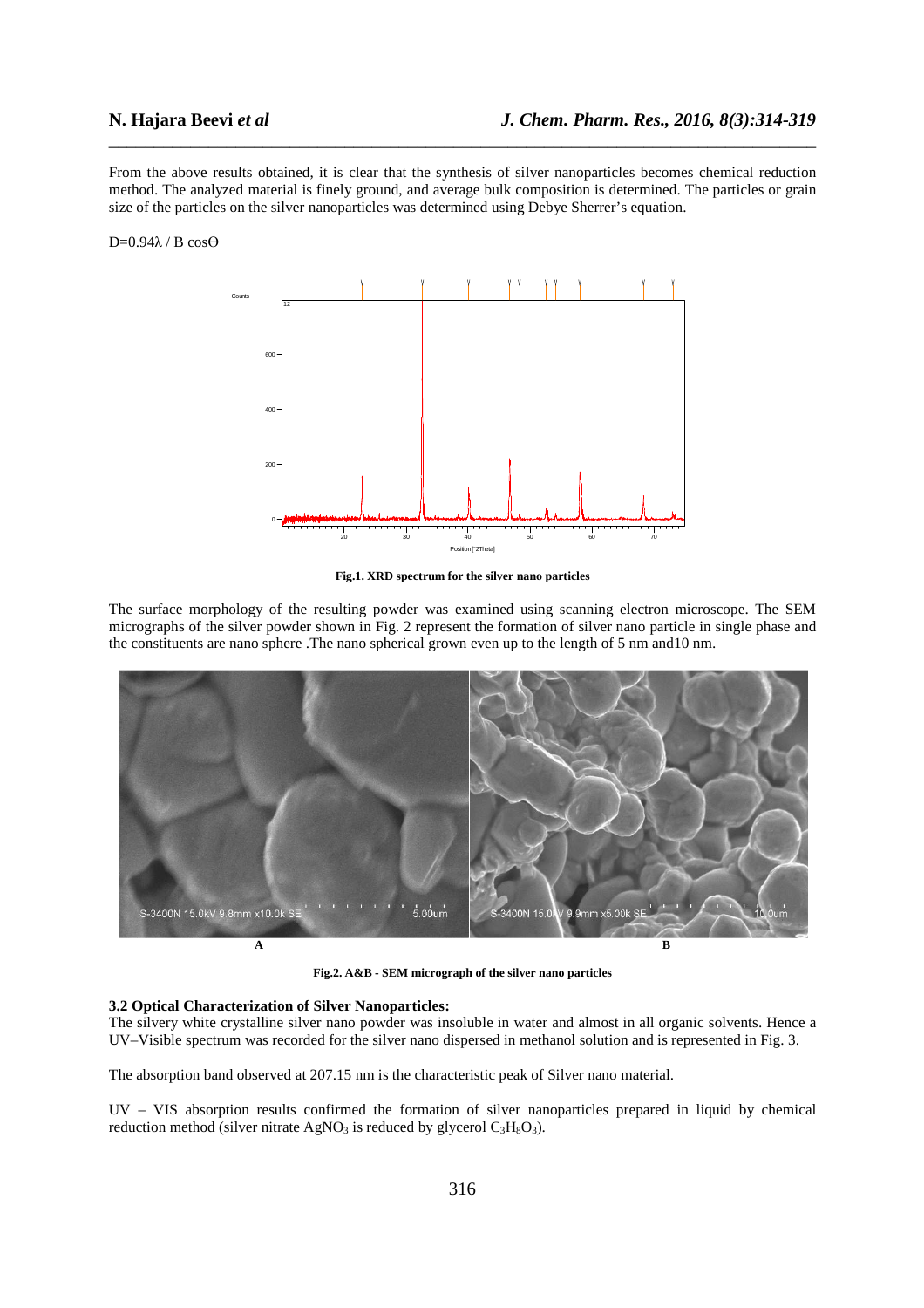

**Fig.3. UV-VIS spectrum of silver nano particles using methanol as solvent** 

The FTIR spectra of pure silver nitrate and reduced silver nitrate show considerable variation in the peaks of spectra Fig.4. Regarding the silver nitrate is different types of peaks were found where as in the purified silver nanoparticles 6 peaks like 2390, 1760.7, 1630, 1405.2, 1274.5, 825cm-1.And the peak centred at 1405.2cm-1 which is present in the spectrum of Ag - nanoparticles. The reduction of certain peaks is the clear indication of the loss of certain groups.



**Fig.4. FT-IR spectrum for the silver nanoparticles** 

## **3.3 Antimicrobial Activity of Silver Nanoparticles**

Silver nanoparticles are synthesized by the chemical reduction methods which have been found highly toxic against pathogenic bacteria. In this place, the silver nanoparticles are displayed in antimicrobial activity.

Synthesized silver nanoparticles are synthesized by chemical reduction method have been found highly toxic against pathogenic bacteria. Fig: 5 shows silver nanoparticles is exhibited in antimicrobial activity against both gram negative and gram positive pathogenic bacteria such as Escherichia coli, Staphylococcus aureus, and Pseudomonas aeruginosa as it shown clear inhibition zone.

The maximum ZOI values is observed as 6mm in Escherichia coli, 8mm in Staphylococcus aureus, and 4mm in Pseudomonas aeruginosa bacteria for 50µl concentration of silver Nanoparticles as shown in the Table: 1 the zone of inhibition (ZOI) for different pathogenic bacteria of silver Nanoparticles.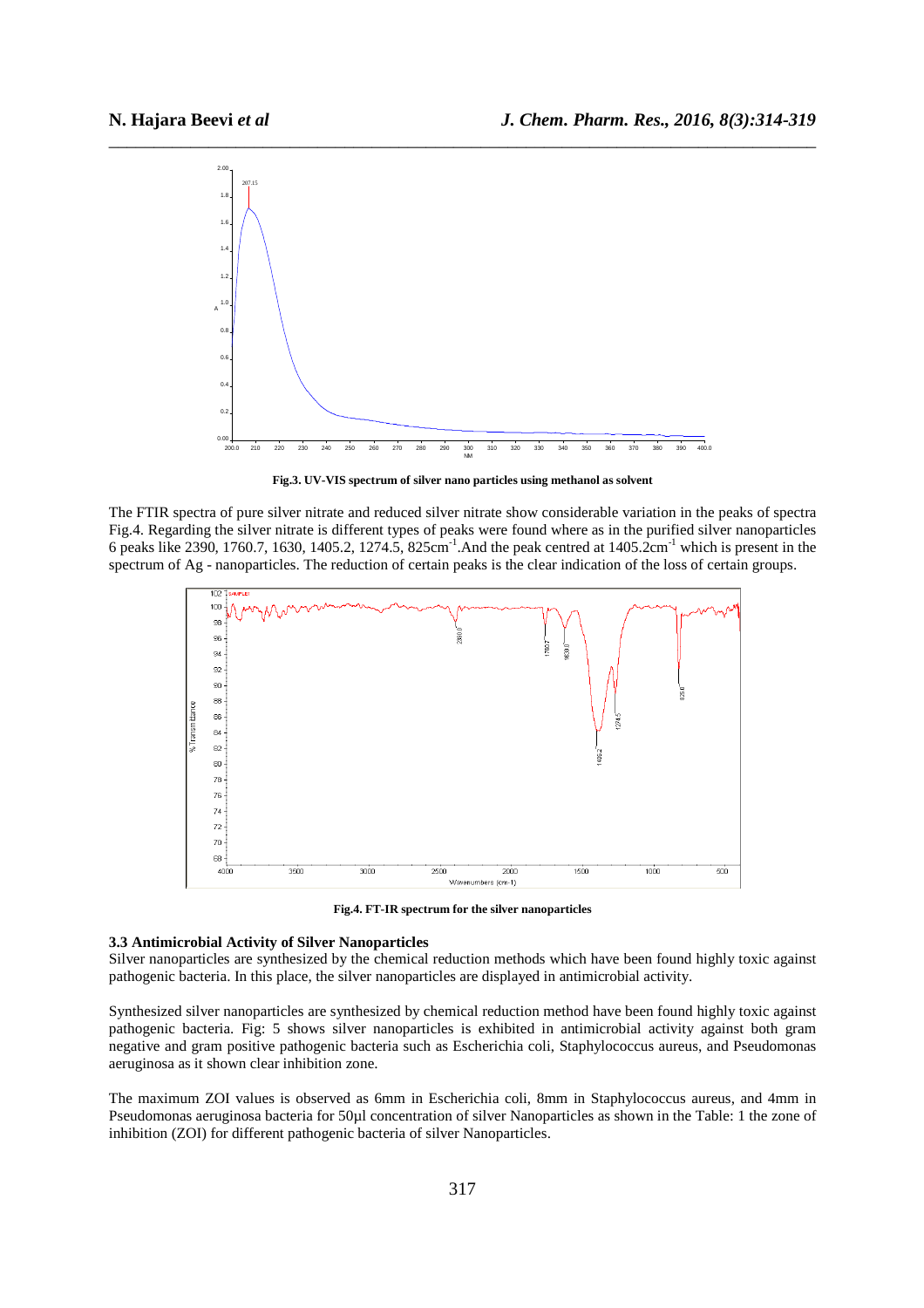



**Fig. 5 Antimicrobial activity of Silver nanoparticles with** *Escherichia coli* **(a),** *Staphylococcus aureus***, (b) and** *Pseudomonas aeruginosa***(c)** 

**Table1: Zone of inhibition of AgNPs (mm)** 

| S.No | <b>Species</b>         | 50ul         |
|------|------------------------|--------------|
|      | Escherichia coli       | $6 \pm 1$ mm |
|      | Staphylococcus aureus  | $8 \pm 1$ mm |
| 3.   | Pseudomonas aeruginosa | $4 \pm 1$ mm |

## **CONCLUSION**

In conclusion, the synthesis of very fine silver powder by the reaction of silver nitrate and glycerol were achieved. The SEM analysis tells us about the morphology of the particles which are of nano sphere. Silver nanoparticles the range is 5nm and 10nm were synthesized using glycerol as a reducing agent. The XRD analysis revels that the silver nanoparticles formed BCC close packing. The XRD spectrum revels the purity of the compound. The characteristic peaks in the absorption spectrum confirm the formation of silver nano particles. The silver nanoparticles are showing the good performance of antimicrobial activity against clinical pathogenic bacteria like Escherichia coli, Staphylococcus aureus, and Pseudomonas aeruginosa.

## **REFERENCES**

[1]DhermendraTiwari, Takashi Jin and J. Behari, *Toxicology Mechanisms and Methods*.**2011**; 21(1): 13–24. [2]S.K.Gogoi, P.Gopinath, A.Paul, A.Ramesh, S.S.Ghosh, & A.Chattopadhyay, *Langmuir*. **2006**; 9322-9328, ISSN 0743-7463.

[3]D.K.Tiwari, J.Behari, P.Sen, *Curr Sci*.**2008**; 95:1–10.